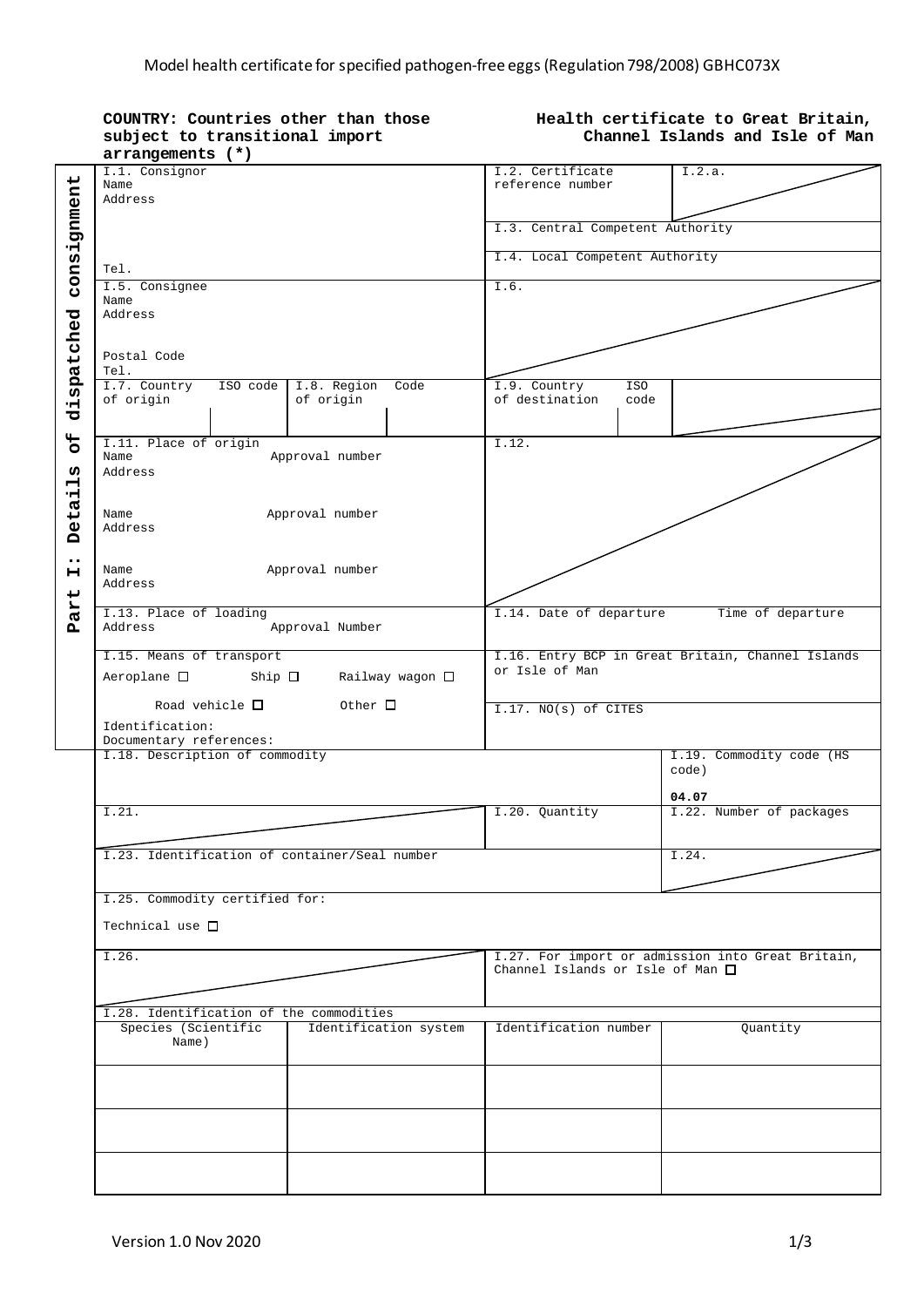## **COUNTRY: Countries other than those subject to transitional import**

**SPF (specified pathogen-free eggs)**

|                                                                                                                                                               | arrangements (*)       |                                                                                                                                                                           |                                                                                                                                                                                                                                                                                                |                                                                                                                                                                                                                                                                                                                                      |  |  |  |  |
|---------------------------------------------------------------------------------------------------------------------------------------------------------------|------------------------|---------------------------------------------------------------------------------------------------------------------------------------------------------------------------|------------------------------------------------------------------------------------------------------------------------------------------------------------------------------------------------------------------------------------------------------------------------------------------------|--------------------------------------------------------------------------------------------------------------------------------------------------------------------------------------------------------------------------------------------------------------------------------------------------------------------------------------|--|--|--|--|
|                                                                                                                                                               | II. Health information |                                                                                                                                                                           | II.a. Certificate<br>reference number                                                                                                                                                                                                                                                          | II.b.                                                                                                                                                                                                                                                                                                                                |  |  |  |  |
|                                                                                                                                                               |                        |                                                                                                                                                                           |                                                                                                                                                                                                                                                                                                |                                                                                                                                                                                                                                                                                                                                      |  |  |  |  |
|                                                                                                                                                               |                        |                                                                                                                                                                           |                                                                                                                                                                                                                                                                                                |                                                                                                                                                                                                                                                                                                                                      |  |  |  |  |
| ication<br>Ψİ<br>Certi                                                                                                                                        | II.1.                  |                                                                                                                                                                           | Health attestation                                                                                                                                                                                                                                                                             |                                                                                                                                                                                                                                                                                                                                      |  |  |  |  |
|                                                                                                                                                               |                        | I, the undersigned official veterinarian, hereby certify in accordance with Directive<br>$2009/158$ /EC that the SPF eggs ( <sup>1</sup> ) described in this certificate: |                                                                                                                                                                                                                                                                                                |                                                                                                                                                                                                                                                                                                                                      |  |  |  |  |
|                                                                                                                                                               | II.1.1                 |                                                                                                                                                                           | come from chicken flocks that:                                                                                                                                                                                                                                                                 |                                                                                                                                                                                                                                                                                                                                      |  |  |  |  |
| $\bullet\bullet$<br>н<br>н<br>ى<br>ЯŁ                                                                                                                         |                        | (a)                                                                                                                                                                       | preceding dispatch;                                                                                                                                                                                                                                                                            | are free from specified pathogens as described in the European Pharmacopoeia $\binom{2}{3}$<br>and the results of all tests and clinical examinations required for this<br>specific status have been favourable, including negative testing results for<br>avian influenza and Newcastle disease carried out within the last 30 days |  |  |  |  |
| д                                                                                                                                                             |                        | (b)                                                                                                                                                                       | were detected;                                                                                                                                                                                                                                                                                 | have been clinically examined at least once a week as described in the European<br>Pharmacopoeia $(^2)$ and no clinical signs of or grounds for suspecting any disease                                                                                                                                                               |  |  |  |  |
|                                                                                                                                                               |                        | (c)                                                                                                                                                                       | have been kept for at least six weeks immediately prior to import to Great<br>Britain in the establishment(s) defined in Box I. 11 of Part I, officially<br>approved in accordance with requirements which are at least equivalent to those<br>laid down in Annex II to Directive 2009/158/EC: |                                                                                                                                                                                                                                                                                                                                      |  |  |  |  |
|                                                                                                                                                               |                        |                                                                                                                                                                           |                                                                                                                                                                                                                                                                                                | the approval of which has not been suspended or withdrawn;                                                                                                                                                                                                                                                                           |  |  |  |  |
|                                                                                                                                                               |                        |                                                                                                                                                                           |                                                                                                                                                                                                                                                                                                | which is (are) not subject to any animal health restriction;                                                                                                                                                                                                                                                                         |  |  |  |  |
|                                                                                                                                                               |                        | (d)                                                                                                                                                                       | during the period mentioned in (c), have had no contact with poultry not meeting<br>the requirements laid down in this certificate or with wild birds;                                                                                                                                         |                                                                                                                                                                                                                                                                                                                                      |  |  |  |  |
|                                                                                                                                                               | II.1.2                 | have been marked as indicated in Box 1.28 under 'Identification number' of the<br>certificate using coloured ink;                                                         |                                                                                                                                                                                                                                                                                                |                                                                                                                                                                                                                                                                                                                                      |  |  |  |  |
|                                                                                                                                                               | II.1.3                 |                                                                                                                                                                           |                                                                                                                                                                                                                                                                                                |                                                                                                                                                                                                                                                                                                                                      |  |  |  |  |
| II.1.4<br>are transported in perfectly clean disposable boxes used for the first time and which:<br>(a) contain only eggs coming from the same establishment; |                        |                                                                                                                                                                           |                                                                                                                                                                                                                                                                                                |                                                                                                                                                                                                                                                                                                                                      |  |  |  |  |
|                                                                                                                                                               |                        |                                                                                                                                                                           |                                                                                                                                                                                                                                                                                                |                                                                                                                                                                                                                                                                                                                                      |  |  |  |  |
|                                                                                                                                                               |                        |                                                                                                                                                                           | (b) are clearly marked with the following information:                                                                                                                                                                                                                                         |                                                                                                                                                                                                                                                                                                                                      |  |  |  |  |
|                                                                                                                                                               |                        |                                                                                                                                                                           | origin,                                                                                                                                                                                                                                                                                        | the name and ISO code of the country, territory, zone or compartment of                                                                                                                                                                                                                                                              |  |  |  |  |
|                                                                                                                                                               |                        |                                                                                                                                                                           |                                                                                                                                                                                                                                                                                                | 'SPF eggs for diagnostic, research or pharmaceutical use only',                                                                                                                                                                                                                                                                      |  |  |  |  |
|                                                                                                                                                               |                        |                                                                                                                                                                           | the number of eggs,                                                                                                                                                                                                                                                                            |                                                                                                                                                                                                                                                                                                                                      |  |  |  |  |
|                                                                                                                                                               |                        |                                                                                                                                                                           |                                                                                                                                                                                                                                                                                                | the name, address and approval number of the production establishment,                                                                                                                                                                                                                                                               |  |  |  |  |
|                                                                                                                                                               |                        |                                                                                                                                                                           |                                                                                                                                                                                                                                                                                                | the country of destination in Great Britain;                                                                                                                                                                                                                                                                                         |  |  |  |  |
|                                                                                                                                                               |                        |                                                                                                                                                                           | (c) are closed in accordance with the instructions of the competent authority to avoid<br>any possibility of substitution of the contents and are leak-proof;                                                                                                                                  |                                                                                                                                                                                                                                                                                                                                      |  |  |  |  |
|                                                                                                                                                               | II.2                   |                                                                                                                                                                           | The containers and vehicles in which the boxes mentioned in point II.1.4 have been<br>transported have been cleansed and disinfected before loading in accordance with the<br>instructions of the competent authority.                                                                         |                                                                                                                                                                                                                                                                                                                                      |  |  |  |  |
|                                                                                                                                                               |                        |                                                                                                                                                                           |                                                                                                                                                                                                                                                                                                |                                                                                                                                                                                                                                                                                                                                      |  |  |  |  |
|                                                                                                                                                               |                        |                                                                                                                                                                           |                                                                                                                                                                                                                                                                                                |                                                                                                                                                                                                                                                                                                                                      |  |  |  |  |
|                                                                                                                                                               |                        |                                                                                                                                                                           |                                                                                                                                                                                                                                                                                                |                                                                                                                                                                                                                                                                                                                                      |  |  |  |  |
|                                                                                                                                                               |                        |                                                                                                                                                                           |                                                                                                                                                                                                                                                                                                |                                                                                                                                                                                                                                                                                                                                      |  |  |  |  |